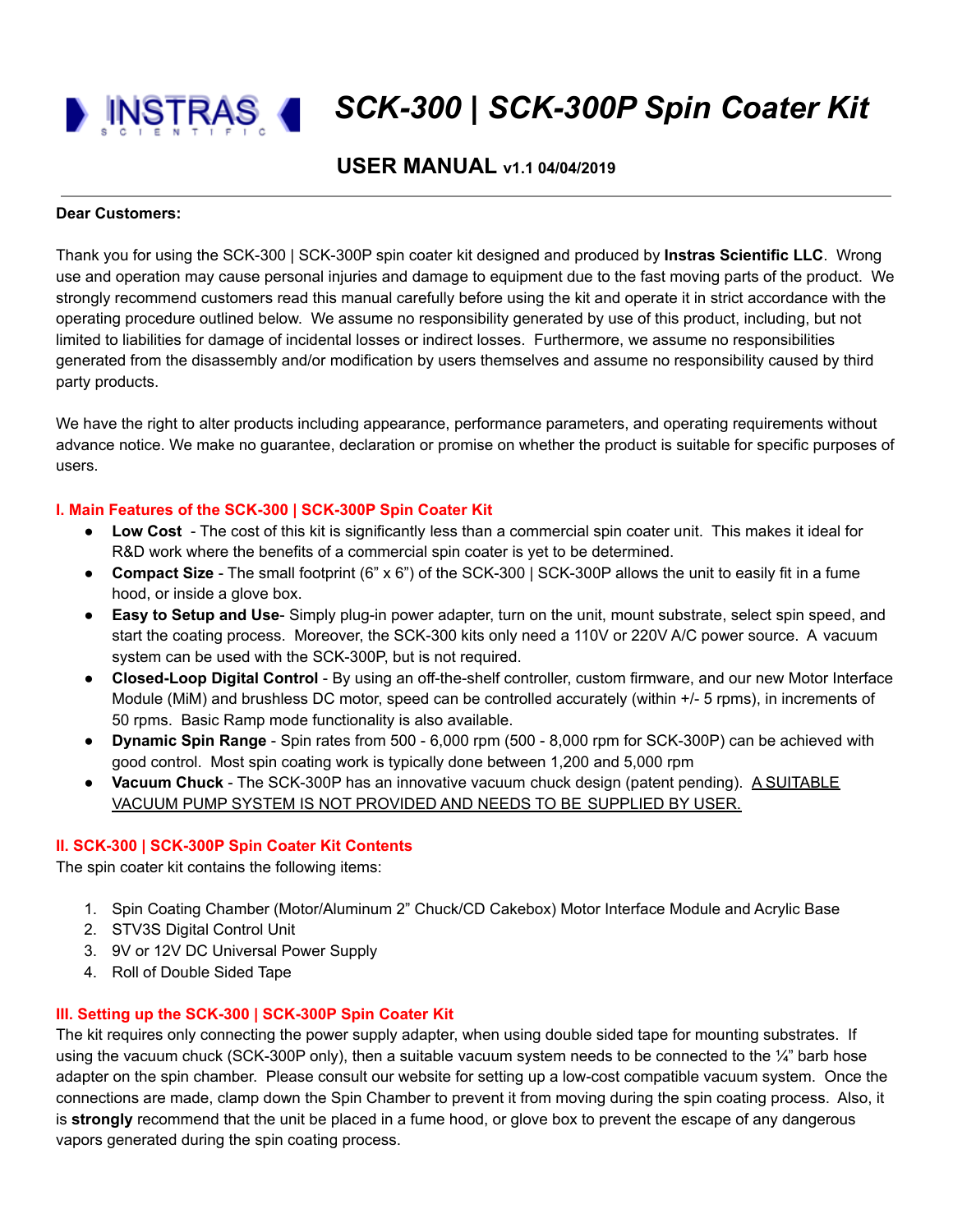

# **IV. Using the SCK-300 | SCK-300P Spin Coater Kit** Warning: *NEVER START THE MOTOR/CHUCK WITHOUT THE SPIN CHAMBER COVER IN PLACE*

Before powering on the unit, make sure the "Speed Control Knob" is at the lowest position. Once the power toggle switch is flipped on, the red LED on MiM board and the STV3S LCD should turn on. If "C\_ERR" is displayed on the LCD, or it does not turn on, there is a problem with the connection between the STV3S and the MiM board. By default, the unit starts in "Analog Control" mode, and is paused (the word "PAUSE" will continually flash on the LCD display). To unpause the unit, simply pressed the ENTER key once.

## **Basic Spin Coating:**

- 1. If the vacuum chuck of the SCK-300P is being used, place substrate in the center of the chuck and turn on vacuum source making sure to verify substrate is firmly held in place. If using double sided tape, only about ½" piece is all that is necessary, but that depends on the size and weight of substrate. This tape can be reused as long as it continues to hold the substrate in place.
- 2. Once sample is firmly in place, then there are two ways to proceed. [1] Place the coating solution on the substrate, then use the speed control knob to set the desired speed (SRPM) in 50 rpm increments. The unit should be able to attain a stable speed within +/- 5 rpm (MRPM) of the set value. [2] Set the desired speed then drop the coating solution onto the substrate. Which method works best, depends on the particular application.
- 3. Depending on what is being coated, the film/substrate should be left spinning from anywhere between 20 to 60 seconds. The amount of spinning time depends primarily on drying time of the coating solution.
- 4. Once the film is dry, press the "EXIT" key to bring the chuck to a stop and enter PAUSE mode. The current speed setting will remain the same (provided the control knob is not turned) until the unit is powered off. *ALWAYS WAIT FOR THE CHUCK TO STOP SPINNING BEFORE REMOVING SPIN CHAMBER COVER*.
- 5. Remove substrate by either turning off the vacuum source, or if using double sided tape, use a flat/wide tweezer to slowly create a gap between the tape and substrate.

## **Advance Spin Coating:**

With the STV3S and new Motor Interface Module / brushless DC motor, better control of the spin coating process can now be achieved using "Digital" or "Ramp" control modes.

| <b>SELECT MODE:</b><br>* ANALOG<br><b>DIGITAL</b><br><b>RAMP</b><br><b>DIP COATER</b><br><b>SETUP</b> | <b>ANALOG CONTROL</b><br><b>MRPM 3100</b><br><b>SRPM 3100</b><br>TIME 0000 s | <b>DIGITAL CONTROL  </b><br><b>MRPM 3100</b><br><b>SRPM 3100</b><br><b>TIME 0000 s</b><br>INC: 50 100 500 | <b>RAMP: 1 2 3</b><br>750<br>10 <sub>s</sub><br>MIN<br>1650 30 s l<br><b>MAX</b><br>RPM 0 | <b>SETUP</b><br>*START NONE<br>ON<br><b>RAMP</b><br>BLDC<br><b>STEPPER</b> | <b>BLDC SETUP</b><br>*MODEL SCK300P<br><b>SPEED 8000</b><br><b>CALTBRATE</b><br>PMM:0/RPM:0 | <b>STEPPER:</b><br>*ACTIVE NO<br>200<br><b>STEPS</b><br>1000<br><b>SPEED</b><br>EXC<br><b>DIR</b><br><b>CCM</b> |
|-------------------------------------------------------------------------------------------------------|------------------------------------------------------------------------------|-----------------------------------------------------------------------------------------------------------|-------------------------------------------------------------------------------------------|----------------------------------------------------------------------------|---------------------------------------------------------------------------------------------|-----------------------------------------------------------------------------------------------------------------|
| main menu                                                                                             | analog control                                                               | digital control                                                                                           | ramp mode                                                                                 | setup                                                                      | bldc setup.                                                                                 | stepper setup                                                                                                   |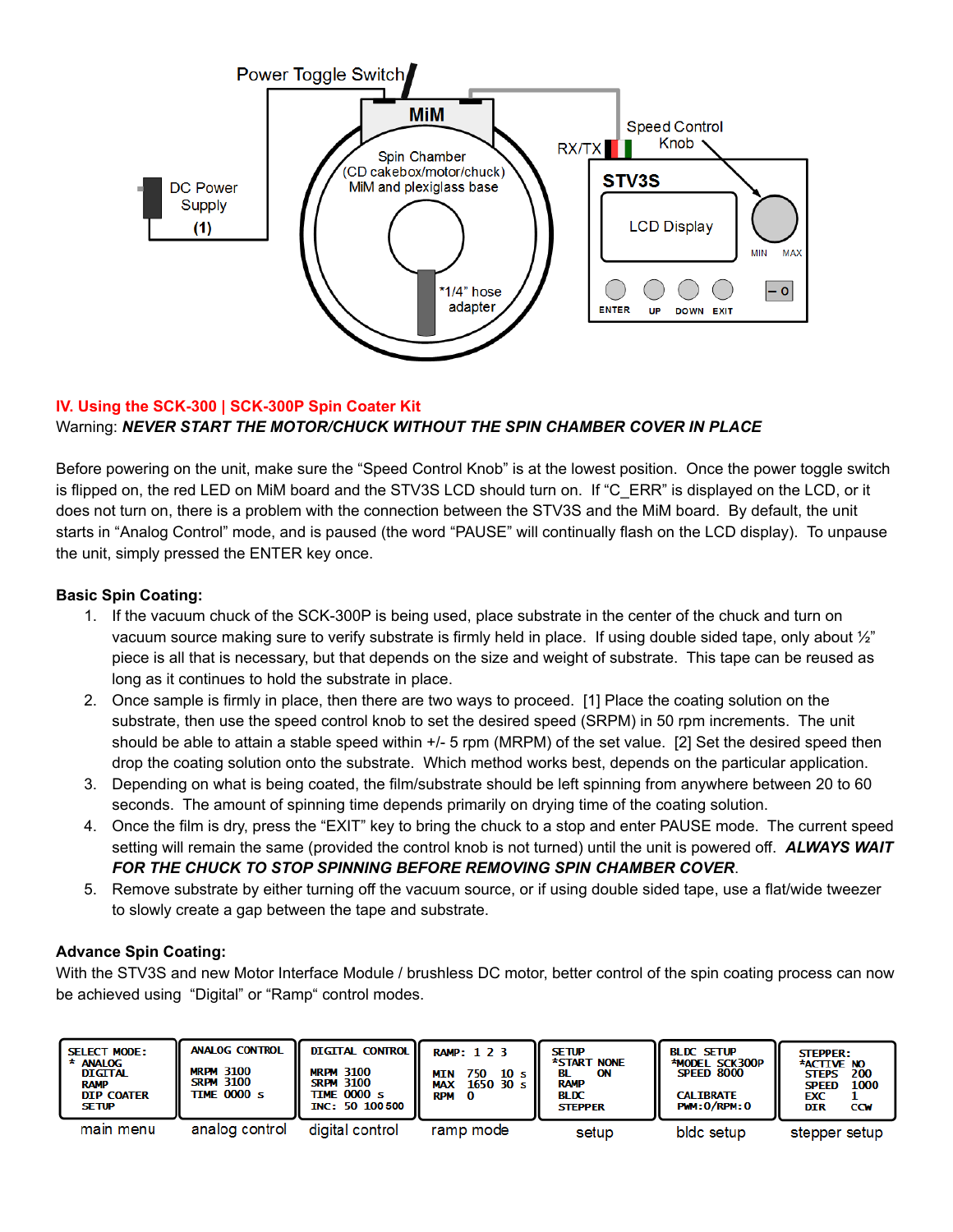**Digital Control Mode** -- In this mode the the UP and DOWN keys are used to change and set the speed, rather than the control knob. To access this mode, from the Analog Control:

- 1. Press the EXIT key twice to go to the main menu.
- 2. Using the DOWN key, select "Digital Control" and press ENTER. For safety, the motor is paused, and is indicated by the blinking word "PAUSE".
- 3. Press the ENTER to exit pause, then use the UP and DOWN keys to change the speed. Repeatedly pressing ENTER again will allow the speed increment to be changed between 50, 100, 500 rpms.
- 4. To pause, press the EXIT key once. Pressing the EXIT key a second time will return to the main menu.

**Ramp Mode** -- In this mode, pre-configured programs, which have two speed steps (MIN and MAX), are used to allow the coating solution to be first evenly spread at a lower speed, before being thinned at a higher speed. The minimum and maximum speeds, along with their respective dwell times (in seconds) are configured through the SETUP menu (see section V below). There are three of these programs. To access this mode, from the Analog Control:

- 1. Press the EXIT key twice to go to the main menu.
- 2. Using the DOWN key, select "Ramp" and press ENTER (see image). For safety, the motor is paused, and is indicated by the blinking word "PAUSE", and the continuous beeping.
- 3. USING either the UP or DOWN key, select one of the three ramp programs to run.
- 4. Once a program is selected, press ENTER to start program. At this point the motor speed will be set to the minimum values and MIN text will blink inversely with the countdown of the seconds remaining for that step. Once the MIN step has completed, the MAX step is automatically selected. The MAX text will now intermittently blink with the countdown, and motor speed will be increase to the predefined setting.
- 5. After the MIN and MAX steps have both completed, the motor will again be paused. The substrate can be removed safely once the chuck has stopped moving.

## **V. Configuring the STV3S**

The STV3S controller has a number of functions that can be configured by the user, by selecting "SETUP" from the main menu. The UP and DOWN keys are used to select the function to configure. The following functions can be configured:

- **START** -- Specifies the default control mode the unit enters when powered on. Choices are None, Analog, Digital, and Ramp. To change, repeatedly press the ENTER key until the desired mode is displayed, then press the EXIT key to save.
- **BL** -- This option is used to turn the LCD backlight On and Off. The change, press the ENTER key, then press the EXIT to save.
- **RAMP** -- Used to configure the MIN/MAX speeds and corresponding dwell times (in seconds) for the three Ramp programs. To configure those program:
	- Use the UP and DOWN keys to select Ramp program 1, 2, or 3.
	- Press the ENTER key to set the MIN speed value for the selected program. The Control knob is used change the speed.
	- Press the ENTER key now to modify the dwell time at the MIN speed. Use the UP and DOWN keys to set the dwell time in seconds.
	- Press the ENTER key now to set the MAX speed value. Again, use the Control knob to change the speed.
	- Press the ENTER now to modify the dwell time at the MAX speed. All parameters for the Ramp program are now set and saved. If mistake was made, then pressing ENTER at this point will allow all the parameters for the Ramp program to be configured again.
	- Press EXIT to select another Ramp program, or Press EXIT again to return to Main Setup menu.
- **BLDC** -- Advance functionality for calibrating Spin Coater speed parameters. DO NOT SELECT/MODIFY.
- **STEPPER** -- Advance functionality for Dip-Coater model. DO NOT SELECT/MODIFY.

## **VI. Caring for your Spin Coater Kit**

Caring for the spin coater kit primarily involves keeping the spin chamber and the aluminum chuck clean. If the spin chamber becomes too dirty, or damaged, it can be easily replaced with an empty 25 or 30 CD Cakebox. Pre-drilled CD Cakeboxes can also be purchased from our online store ([http://instras.com/index.php/store/\)](http://instras.com/index.php/store/).